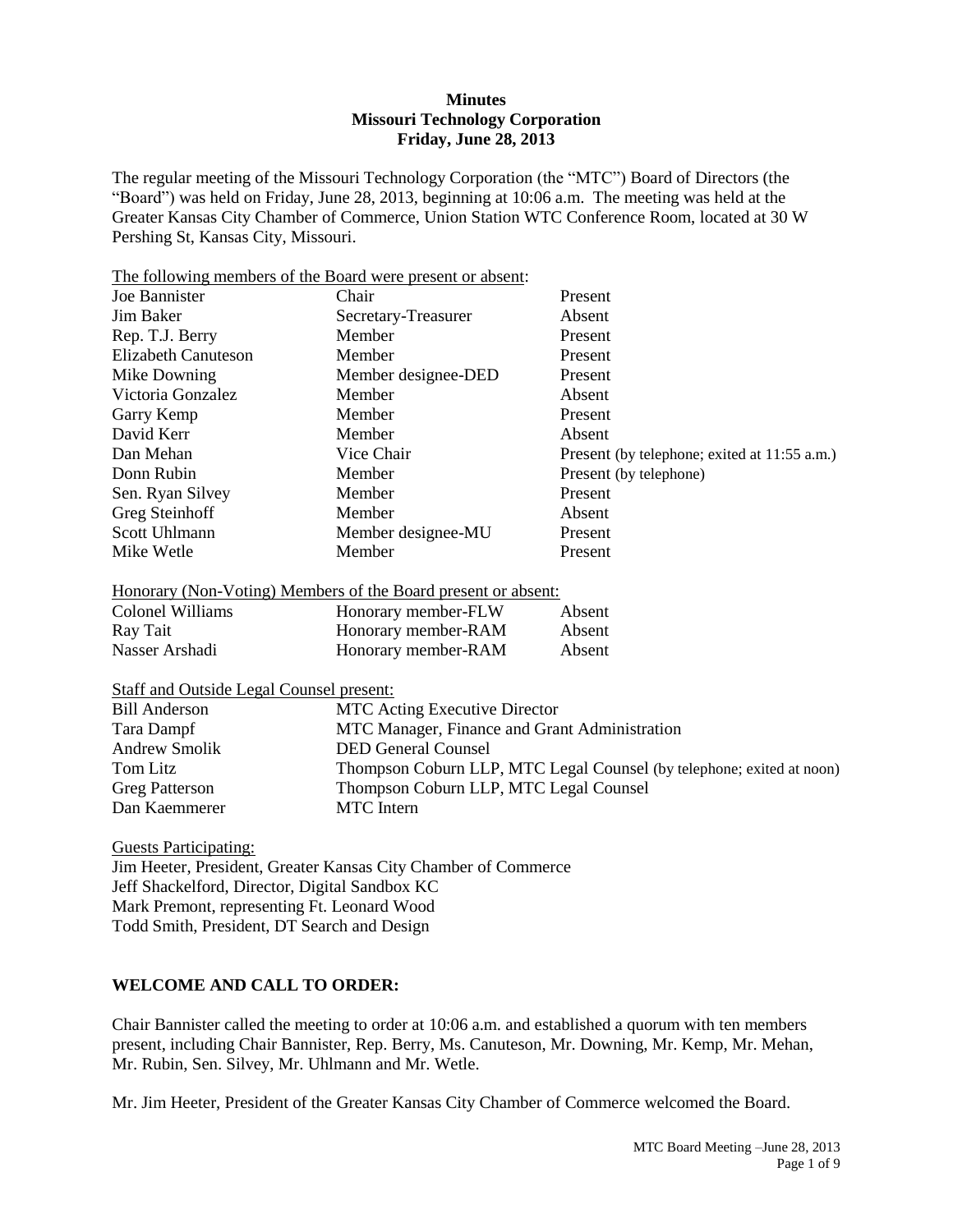## **WELCOME NEW BOARD MEMBERS:**

Chair Bannister welcomed three new Board members attending the Board meeting for the first time. These members included Mr. Downing, Sen. Silvey, and Mr. Uhlmann.

## **APPROVAL OF MINUTES FROM PRIOR MEETING:**

Chair Bannister asked if there were any comments on the draft minutes of the May 6, 2013 Board meeting, which had been distributed to the Board prior to the meeting. On motion by Mr. Wetle, seconded by Mr. Kemp, the following resolution was unanimously approved:

**RESOLVED**, the Board hereby approves the minutes of the regular Board meeting held on May 6, 2013, as submitted.

## **ACTING EXECUTIVE DIRECTOR REPORT:**

Chair Bannister then asked Acting Executive Director Anderson to present the MTC Executive Director's report. Director Anderson reported that three IDEA Fund financings closed since the May Board meeting. Overall, 37 IDEA Fund financings have closed totaling \$10.7 million raising leveraged capital of more than \$51 million. Director Anderson advised the Board that the General Assembly took the Senate position on MTC budget by appropriating \$6.3 million and also stated that Govornor Nixon had recently announced a withhold of \$2.5 million of the appropriation. Director Anderson then noted that Missouri has received national recognition for progress in entrepreneurship and innovation in The Wall Street Journal as well as having three cities rank in the top five Best Cities for Young Entreprenuers, Kansas City and St. Louis ranked number four and five for large cities and Columbia ranked number two for small cities. He also mentioned that Newsy signed a content deal with MSN News. Director Anderson then closed his report by reviewing fourth quarter activities.

## **DEPARTMENT OF ECONOMIC DEVELOPMENT REPORT:**

Chair Bannister then asked Mr. Downing to present the Department of Economic Development report. Mr. Downing reported that DED staff had just returned from a Governor's Trade Missouri to Europe where it was announce that Boeing will be expanding to add 400 IT jobs to St. Louis and Express Scripts will be expanding to add 1,500 jobs to the St. Louis area as well. Mr. Downing then stated that the DED was awaiting the signing of the Missouri Works legislation which will combine four DED programs to make one comprehensive program.

### **EXECUTIVE COMMITTEE REPORT:**

Chair Bannister presented the Executive Committee report. He reported that the Executive Committee had met twice since the May Board meeting to approve investment documents and to discuss potential revisions to MTC's Conflicts of Interest policy.

# **AUDIT AND FINANCE COMMITTEE REPORT:**

In the absence of Dr. Baker, Chair Bannister asked Ms. Dampf to present the Audit and Finance Committee report. Ms. Dampf presented the FY2013 Fourth Quarter Treasurer's Report, which was distributed to the Board prior to the meeting. Director Anderson noted that the administrative expenses for FY2013 were well below the budgeted amounts. After a detailed discussion, and on motion by Ms. Canuteson, seconded by Mr. Downing, the following resolution was unanimously approved by those members present: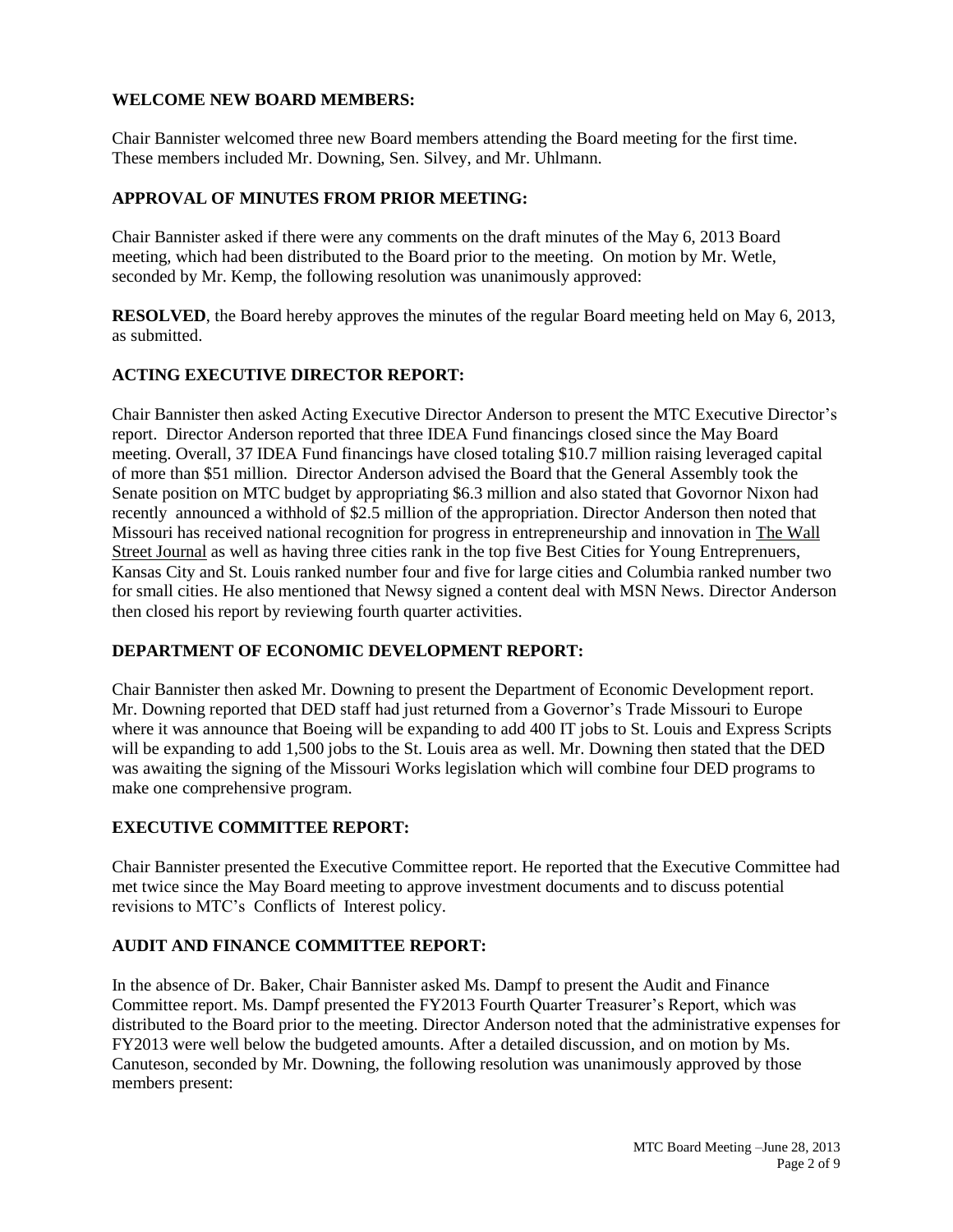**RESOLVED,** the Board hereby approves the 4th Quarter FY2013 Treasurer's Report dated June 19, 2013, as submitted.

# **UPDATE ON DIGITAL SANDBOX:**

Chair Bannister welcomed Jeff Shackelford to give an update on Digital Sandbox KC. Mr. Shackelford reported that the Digital Sandbox KC began accepting applications in February 2013 and received 94 applications in the first round. All 94 applicants have been taken in and offered either financial assistance or help with preparing to apply for funding. He stated that there are currently about 120 companies in the Sandbox and 15 companies are ready for their first round of funding. Mr. Shackelford then stated that the Digital Sandbox does not invest in companies directly but rather pays consultants that can provide the help the company needs to move forward and the funding is limited to a maximum of \$25,000. He also noted that some companies receive no money at all but Digital Sanbox helps connect them to other resources they need.

Mr. Kemp asked Mr. Shackelford if he expects the Digital Sandbox to assist in helping the MTC attract more applications for projects from the Kansas City area. Mr. Shackelford responded that the Digital Sandbox will be working closely with the MTC and referring companies to MTC programs when they are ready to seek funding.

Sen. Silvey asked Mr. Shackelford how many of the companies currently working with the Digital Sandbox are Missouri-based. Mr. Shackelford stated that 59 percent of the companies are Missouribased.

#### **CLOSED SESSION:**

Todd Smith exited the meeting at 11:00 a.m. Mr. Mark Premont, who was present to observe the meeting as a representative of Fort Leonard Wood, was advised regarding the confidentiality of the information presented and discussion held in Closed Session and agreed to preserve such confidentiality and to use such information solely in his capacity of observer on behalf of Fort Leonard Wood. In reliance on such agreement, Mr. Premont attended the Closed Session by invitation of the Board.

On motion by Mr. Mehan, seconded by Mr. Wetle, the following resolution was approved by the following roll call vote:

**RESOLVED**, the Board hereby approves entering Closed Session at 11:02 a.m. pursuant to Section 610.021 (1), (12), and (17) RSMo, relating to review post award compliance and updates on current audits of the MTC.

| Rep. Berry        | ave | Mr. Rubin           | aye |
|-------------------|-----|---------------------|-----|
| Ms. Canuteson aye |     | Sen. Silvey         | aye |
| Mr. Downing       | ave | Mr. Uhlmann         | ave |
| Mr. Kemp          | ave | Mr. Wetle           | ave |
| Mr. Mehan         | aye | Chair Bannister aye |     |

On motion by Mr. Wetle, seconded by Rep. Berry, the following resolution was approved by the following roll call vote:

**RESOLVED,** the Board hereby approves exiting Closed Session at 11:45 a.m.

| Rep. Berry        | aye | Mr. Rubin   | aye |
|-------------------|-----|-------------|-----|
| Ms. Canuteson aye |     | Sen. Silvey | aye |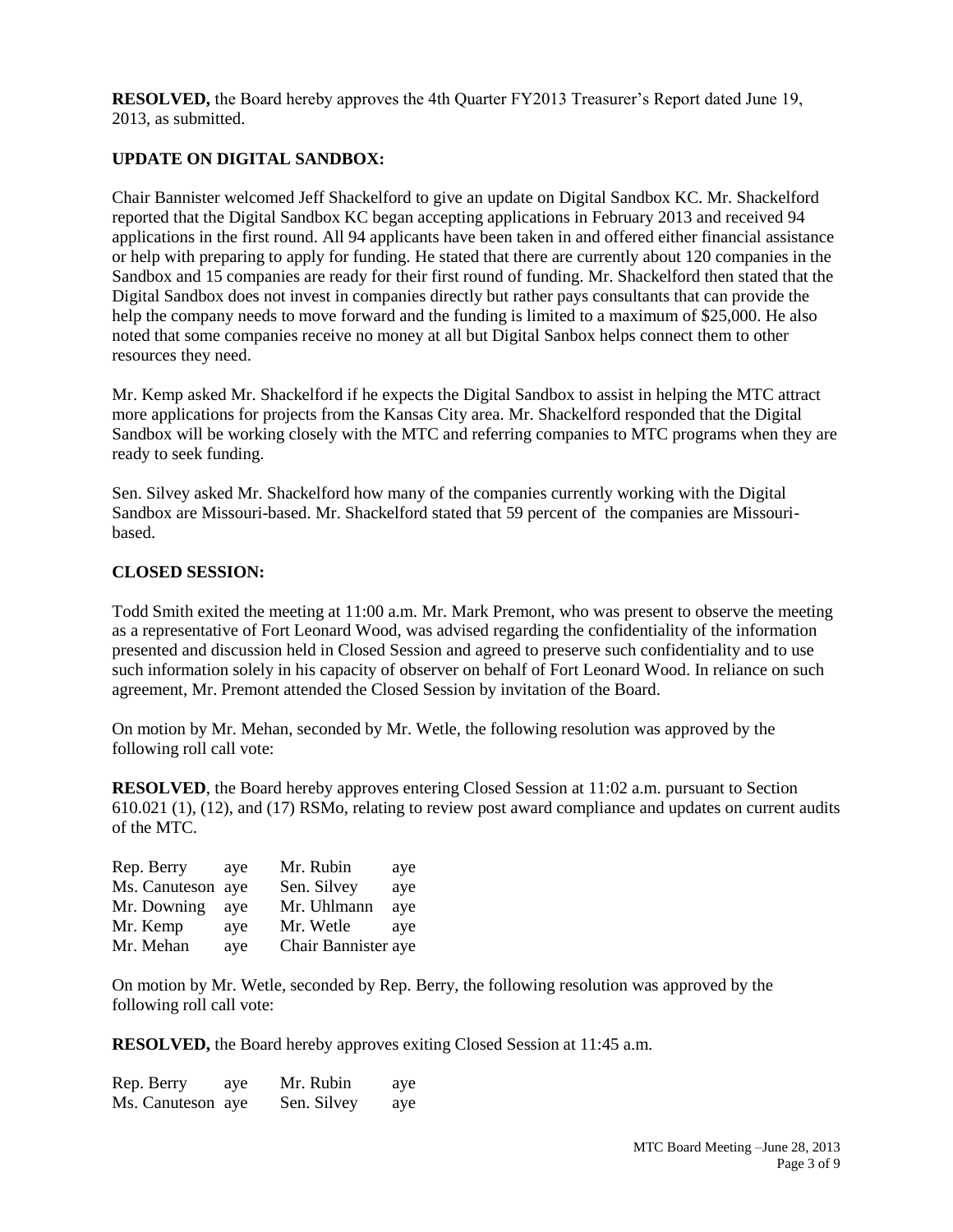| Mr. Downing | ave | Mr. Uhlmann         | ave |
|-------------|-----|---------------------|-----|
| Mr. Kemp    | ave | Mr. Wetle           | ave |
| Mr. Mehan   | ave | Chair Bannister aye |     |

### **BOARD ACTIONS:**

After a detailed discussion confined to the matters stated above by those present, Chair Bannister reported the following resolution was adopted in Closed Session on motion by Ms. Canuteson, seconded by Chair Bannister, and approved by roll call vote as follows:

**RESOLVED,** the Board hereby approves MTC's response to the State Auditor's Office report in substantially the form presented; and

**FURTHER RESOLVED,** the Board hereby authorizes the MTC Acting Executive Director, on behalf of the MTC, to amend, execute and deliver the MTC's response.

| Rep. Berry        | ave | Mr. Rubin           | aye |
|-------------------|-----|---------------------|-----|
| Ms. Canuteson aye |     | Sen. Silvey         | aye |
| Mr. Downing       | ave | Mr. Uhlmann         | aye |
| Mr. Kemp          | ave | Mr. Wetle           | ave |
| Mr. Mehan         | aye | Chair Bannister aye |     |

Chair Bannister reported the following resolution was adopted in Closed Session on motion by Mr. Kemp, seconded by Mr. Wetle, and approved by roll call vote as follows:

**RESOLVED,** the Board hereby approves MTC's response to the U.S. Treasury Office of the Inspector General report in substantially the form presented; and

**FURTHER RESOLVED,** the Board hereby authorizes the MTC Acting Executive Director, on behalf of the MTC, to amend, execute and deliver the MTC's response.

| Rep. Berry        | ave | Mr. Rubin           | aye |
|-------------------|-----|---------------------|-----|
| Ms. Canuteson aye |     | Sen. Silvey         | aye |
| Mr. Downing       | ave | Mr. Uhlmann         | aye |
| Mr. Kemp          | ave | Mr. Wetle           | aye |
| Mr. Mehan         | aye | Chair Bannister aye |     |

#### **REVIEW MTC POLICIES:**

Director Anderson reviewed the proposed changes to the MTC Conflict of Interest policy and asked if there were any questions on any of the MTC policies, which were distributed to the Board prior to the meeting.

After a discussion, the following resolution was moved by Mr. Wetle, seconded by Mr. Kemp, and unanimously approved:

**RESOLVED**, the Board hereby adopts the Conflict of Interest Policy, as presented.

### **INVESTMENT COMMITTEE REPORT:**

In the absence of Mr. Kerr ,Chair Bannister then asked Mr. Smolik to present the Investment Committee report. Mr.Smolik called the Board's attention to the Investment Committee report which was distributed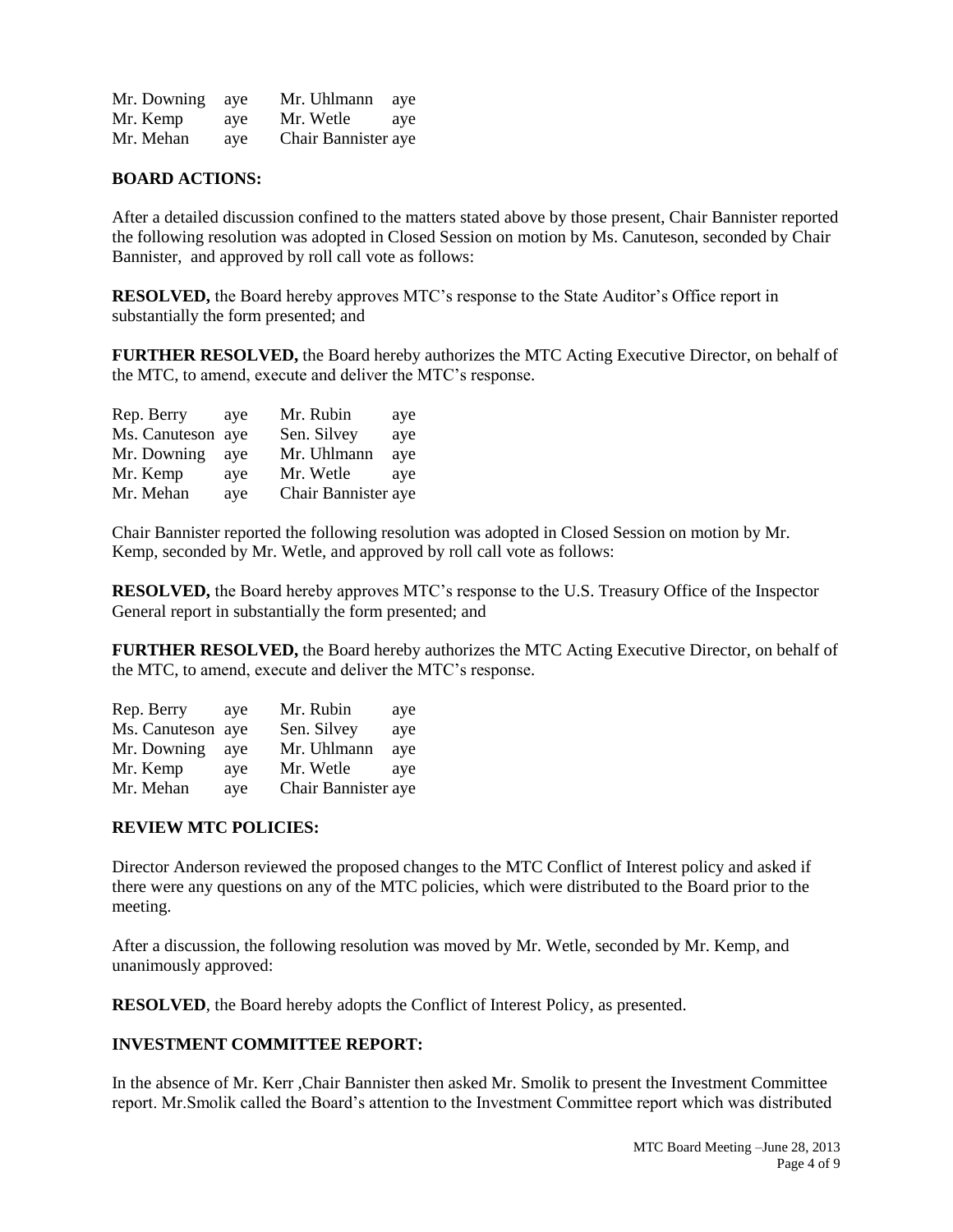to the Board prior to the meeting. Mr. Smolik reported the MTC received a total of seven IDEA fund TechLaunch Round 7 applications requesting approximately \$568,000 in total, one IDEA fund High-Tech Industrial Expansion ("HTIE") application requesting \$640,000, one IDEA fund Seed Capital Co-Investment ("SEED") application requesting \$500,000, one IDEA fund Venture Capital Co-Investment ("VCCI") application requesting \$1,500,000 and four Missouri Building Entrepreneurial Capacity ("MOBEC") applications requesting \$1,275,000 in total. The applications were evaluated in accordance with MTC's Investment Guidelines. Eleven applications advanced to the Investment Committee for further consideration. Following a day of presentations and in-person applicant interviews on June 6, 2013, the Investment Committee recommended ten applications for funding, subject to further due diligence and the preparation and execution of definitive transaction documents, including five TechLaunch, one HTIE, one SEED, one VCCI and three MOBEC applications.

On motion by Mr. Wetle, seconded by Mr. Downing, the following resolution was approved by the following roll call vote:

**RESOLVED**, the Board hereby approves entering Closed Session at 12:34 p.m. pursuant to Section 610.021 (1), (12), and (17) RSMo, relating to review Investment Committee recommendations and pending IDEA fund authorizations.

| ave               | Sen. Silvey | aye                 |
|-------------------|-------------|---------------------|
| Ms. Canuteson aye | Mr. Uhlmann | aye                 |
| ave               | Mr. Wetle   | ave                 |
| ave               |             |                     |
| ave               |             |                     |
|                   |             | Chair Bannister aye |

On motion by Mr. Wetle, seconded by Mr. Downing, the following resolution was approved by the following roll call vote:

**RESOLVED,** the Board hereby approves exiting Closed Session at 1:01 p.m.

| ave               | Sen. Silvey         | aye |
|-------------------|---------------------|-----|
| Ms. Canuteson aye | Mr. Uhlmann         | aye |
| ave               | Mr. Wetle           | ave |
| ave               | Chair Bannister aye |     |
| aye               |                     |     |
|                   |                     |     |

After a detailed discussion confined to the matters stated above by those present, Chair Bannister reported that the Board took no action during Closed Session. He further stated that, in light of his relationship with BioGenerator and BioSTL, Mr. Rubin exited the meeting and recused himself from the discussion on application TL-2013-07-001and in light of his relationship with the University of Missouri System, Mr. Uhlmann exited the room and recused himself from the discussion on the following applications: TL-2013-07-003, TL-2013-07-004, TL-2013-07-005, TL-2013-07-007 and MOBEC-2013-07-003. Mr. Rubin stated that he would abstain from voting on the following applications due to not being present for the presentation and discussion regarding such applications: TL-2013-07-003, TL-2013-07-004, TL-2013-07-005, TL-2013-07-007 and HTIE-2013-07-001.

# **ACTION ON INVESTMENT COMMITTEE RECOMMENDATIONS:**

On motion by Mr. Downing, seconded by Ms. Canuteson, the following resolutions were approved by those non-recused and non-abstaining members, as applicable, present at the meeting: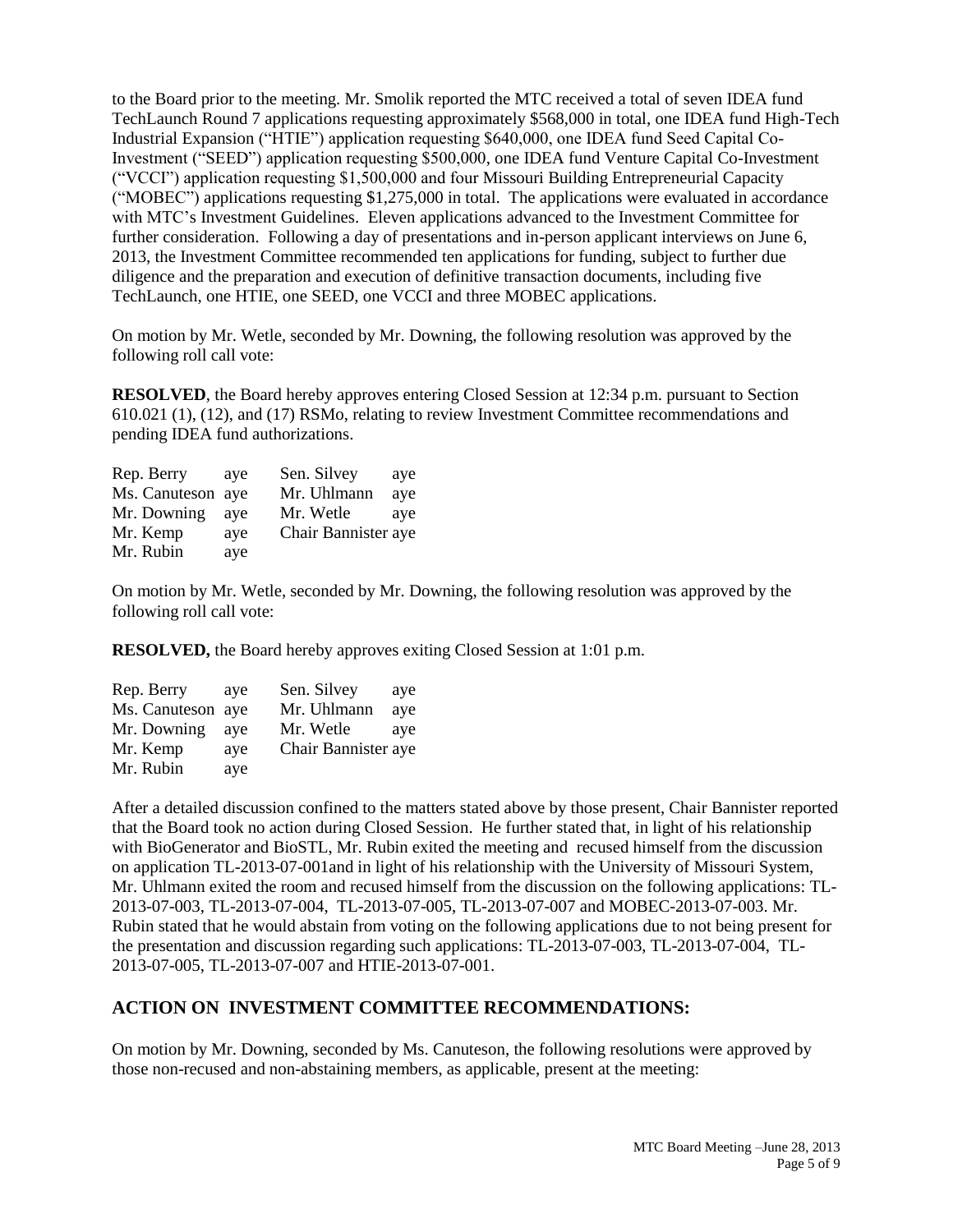**RESOLVED,** the Board hereby approves the following TechLaunch Program awards, subject to satisfying the regular program requirements: TL-2013-07-001 in the amount of \$50,000; TL-2013-07- 003 in the amount of \$60,000; TL-2013-07-004 in the amount of \$50,000; TL-2013-07-in the amount of \$40,000; and TL-2013-07-007 in the amount of \$40,000; and

**FURTHER RESOLVED**, the Board hereby delegates to the MTC Executive Committee full power and authority on behalf of the MTC to complete any remaining due diligence and to negotiate, amend, and approve any and all agreements, documents or instruments and to take such other actions as may be required or desirable in connection with, or in furtherance of such awards; and

**FURTHER RESOLVED**, the Board hereby authorizes the MTC Acting Executive Director on behalf of the MTC to execute and deliver all documents relating to such awards.

On motion by Mr. Downing, seconded by Mr. Kemp, the following resolutions were approved by those members present at the meeting:

**RESOLVED,** the Board hereby approves the following Seed Capital Co-Investment Program award, subject to satisfying the regular program requirements: SEED-2013-00-001 in the amount of \$250,000; and

**FURTHER RESOLVED**, the Board hereby delegates to the MTC Executive Committee full power and authority on behalf of the MTC to complete any remaining due diligence and to negotiate, amend, and approve any and all agreements, documents or instruments and to take such other actions as may be required or desirable in connection with, or in furtherance of such awards; and

**FURTHER RESOLVED**, the Board hereby authorizes the MTC Acting Executive Director on behalf of the MTC to execute and deliver all documents relating to such award.

On motion by Ms. Canuteson, seconded by Rep. Berry, the following resolutions were approved by those members present at the meeting:

**RESOLVED,** the Board hereby approves the following Venture Capital Co-Investment Program award, subject to satisfying the regular program requirements: VCCI-2013-00-001 in the amount of \$250,000; and

**FURTHER RESOLVED**, the Board hereby delegates to the MTC Executive Committee full power and authority on behalf of the MTC to complete any remaining due diligence and to negotiate, amend, and approve any and all agreements, documents or instruments and to take such other actions as may be required or desirable in connection with, or in furtherance of such awards; and

**FURTHER RESOLVED**, the Board hereby authorizes the MTC Acting Executive Director on behalf of the MTC to execute and deliver all documents relating to such award.

On motion by Mr. Wetle, seconded by Mr. Kemp, the following resolutions were approved by those nonrecused and non-abstained members, as applicable, present at the meeting:

**RESOLVED,** the Board hereby approves the following High-Tech Industrial Expansion Program award, subject to satisfying the regular program requirements: HTIE-2013-07-001 in the amount of \$500,000; and

**FURTHER RESOLVED**, the Board hereby delegates to the MTC Executive Committee full power and authority on behalf of the MTC to complete any remaining due diligence and to negotiate, amend, and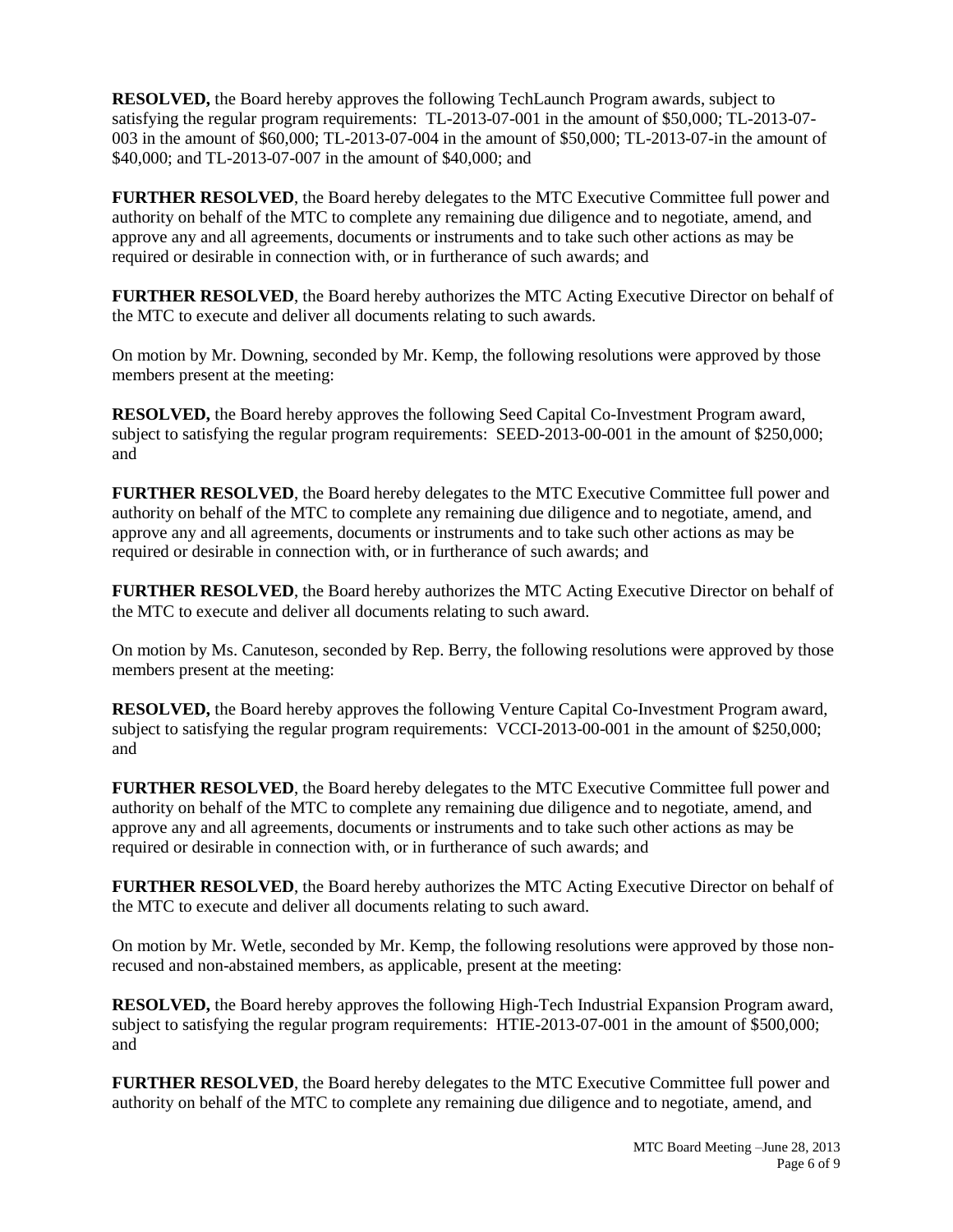approve any and all agreements, documents or instruments and to take such other actions as may be required or desirable in connection with, or in furtherance of such awards; and

**FURTHER RESOLVED**, the Board hereby authorizes the MTC Acting Executive Director on behalf of the MTC to execute and deliver all documents relating to such award.

On motion by Ms. Canuteson, seconded by Rep. Berry, the following resolutions were approved by those non-recused and non-abstained members, as applicable, present at the meeting:

**RESOLVED**, the Board hereby approves the following Missouri Building Entrepreneurial Capacity Program awards, subject to satisfying the regular program requirements: MOBEC-2013-07-001 in the amount of \$250,000 and MOBEC-2013-07-003 in the amount of \$250,000; and

**FURTHER RESOLVED**, the Board hereby approves the Missouri Building Entrepreneurial Capacity Program grant agreements to Entrepreneur Startup Business Development Corporation and The Curators of the University of Missouri on behalf of Missouri University of Science and Technology in substantially the forms presented; and

**FURTHER RESOLVED**, the Board hereby delegates to the MTC Acting Executive Director full power and authority on behalf of the MTC to complete any remaining due diligence and to negotiate, amend, and approve any and all agreements, documents or instruments and to take such other actions as may be required or desirable in connection with, or in furtherance of such awards; and

**FURTHER RESOLVED**, the Board hereby authorizes the MTC Acting Executive Director on behalf of the MTC to execute and deliver all documents relating to such awards.

# **ACTION ON PENDING IDEA FUND AUTHORIZATIONS:**

On motion by Sen. Silvey, seconded by Rep. Berry, the following resolution was approved by those members present at the meeting:

**RESOLVED**, the Board hereby rescinds its approval to fund Project Christiane adopted at its meeting held October 25, 2010; ImmuCell (HTIE-2012-03-001), Observable Networks (SEED-2012-03-007), and Neurolutions (SEED-2012-03-016) adopted at its meeting held April 23, 2012; Jbara Software (SEED-2012-04-006) adopted at its meeting held October 26, 2012; 2Tear Technologies (TL-2011-02-003) adopted at its meeting held October 24, 2011; Emergence BioScreening (TL-2011-031), Advanced Spectroscopic (TL-2011-032), and QM Power (VCCI-2011-010) adopted at its meeting held July 18, 2011; and, accordingly, the reservations of funds for such proposed financings and all prior authorizations related to the applications submitted for such proposed financings are revoked and the reserved funds shall be available for other use under the IDEA Funds programs.

# **ACTION ON PROPOSED FY2014 OPERATING PLAN**:

Director Anderson presented the fiscal year 2014 Operating Plan. Director Anderson reminded the Board that the IDEA Fund allocations presented in the FY2014 Operating Plan were targets, with these amounts being flexible depending on the amount of funding actually requested in the applications, recommended funding amounts, and quality of deal flow. As always, MTC would seek to achieve the highest economic development return for Missouri's taxpayers. He then stated that in light of the uncertainties created by the recent Governor withholdings from the MTC, the presented operating plan and budget would need to be adjusted appropriately. He proposed that the Board approve the operating plan at the appropriation level of \$6.3 million as truly agreed and finally passed by the House of Representatives and Senate; and then delegate any necessary adjustments to the Executive Committee should the Governor's withholding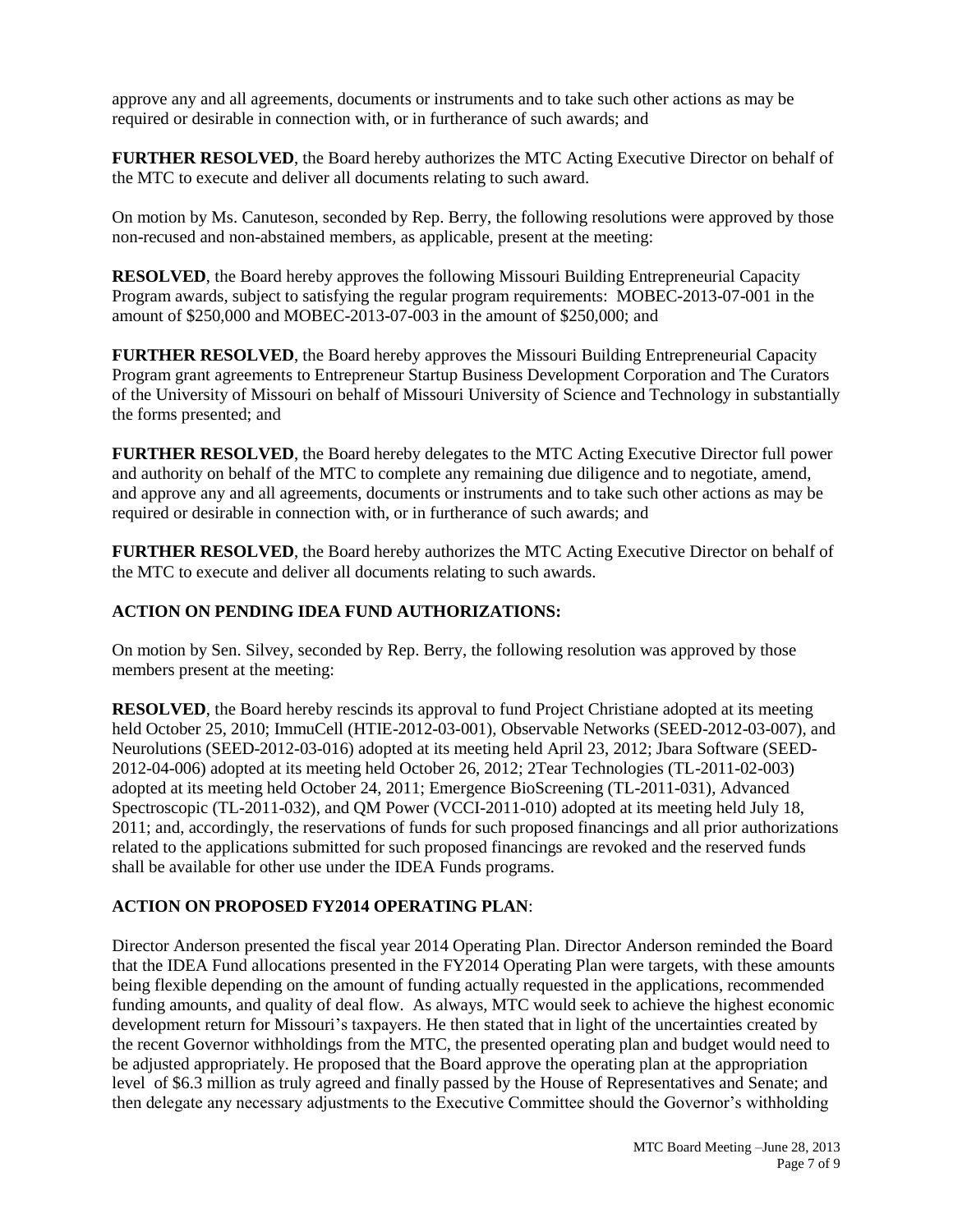stand past the Veto Session to be held in September. It is anticipated that, consistent with past practice, the Executive Committee will regularly update the Board on developments.

After a detailed discussion, the following resolution was moved by Ms. Canuteson, seconded by Rep. Berry, and unanimously approved:

**RESOLVED,** the Board hereby adopts the FY2014 Operating Plan as presented, including the LCDI and SSBCI program allocations set forth therein; and

FURTHER RESOLVED, the Board hereby delegates to the MTC Executive Committee full power and authority on behalf of MTC to amend, and approve any modifications to the FY2014 Operating Plan and to take such other actions as may be necessary or advisable in connection with, or in furtherance of the implementation of the FY2014 Operating Plan.

Director Anderson then reviewed the draft FY2014 General Agreement between the MTC and the Department of Economic Development. As Acting Director of the Department of Economic Development, Mr. Downing recused himself from the discussion and vote on the item. After a discussion, the following resolutions were moved by Chair Bannister, seconded by Ms. Canuteson, and approved by all non-recused members:

**RESOLVED**, the Board hereby approves the FY2014 General Agreement between the Department of Economic Development and the MTC in substantially the form presented; and

**FURTHER RESOLVED**, the Board hereby authorizes the MTC Chairperson to further negotiate, amend, and as so negotiated and amended, execute, and deliver the General Agreement on behalf of the MTC.

Director Anderson then presented for approval the engagement agreement with the MTC's accounting firm, Williams Keepers which was distributed to the Board prior to the meeting.

On motion by Mr. Wetle, seconded by Mr. Kemp, the following resolutions were approved by those members present at the meeting:

**RESOLVED**, the Board hereby accepts the Williams Keepers engagement agreement, as presented; and

**FURTHER RESOLVED**, the Board hereby authorizes the MTC Acting Executive Director, on behalf of the MTC, to execute and deliver the engagement agreement.

Director Anderson then reviewed the Core Technology Program funding component where one or more members had recusals. Chair Bannister noted that Mr. Uhlmann and Mr. Rubin were recused from the discussion and vote on this item.

Director Anderson proposed increasing the funding to each Innovation Center by pro rata amount of fifty percent. The proposed plan also included a performance-based increase of another fifty percent. Director Anderson noted that the performance-based increase would be subject the release of the Governor's withholding and will not be awarded should the withholding become final. During discussion on the proposed plan to increase Innovation Center funding, Chair Bannister suggested that the Innovation Centers compete for the performance-based fund increase by pulling the funds for that increase to award based on Innvation Center proposals and unique programs.

After a discussion, the following resolution was moved by Mr. Wetle, seconded by Rep. Berry, and